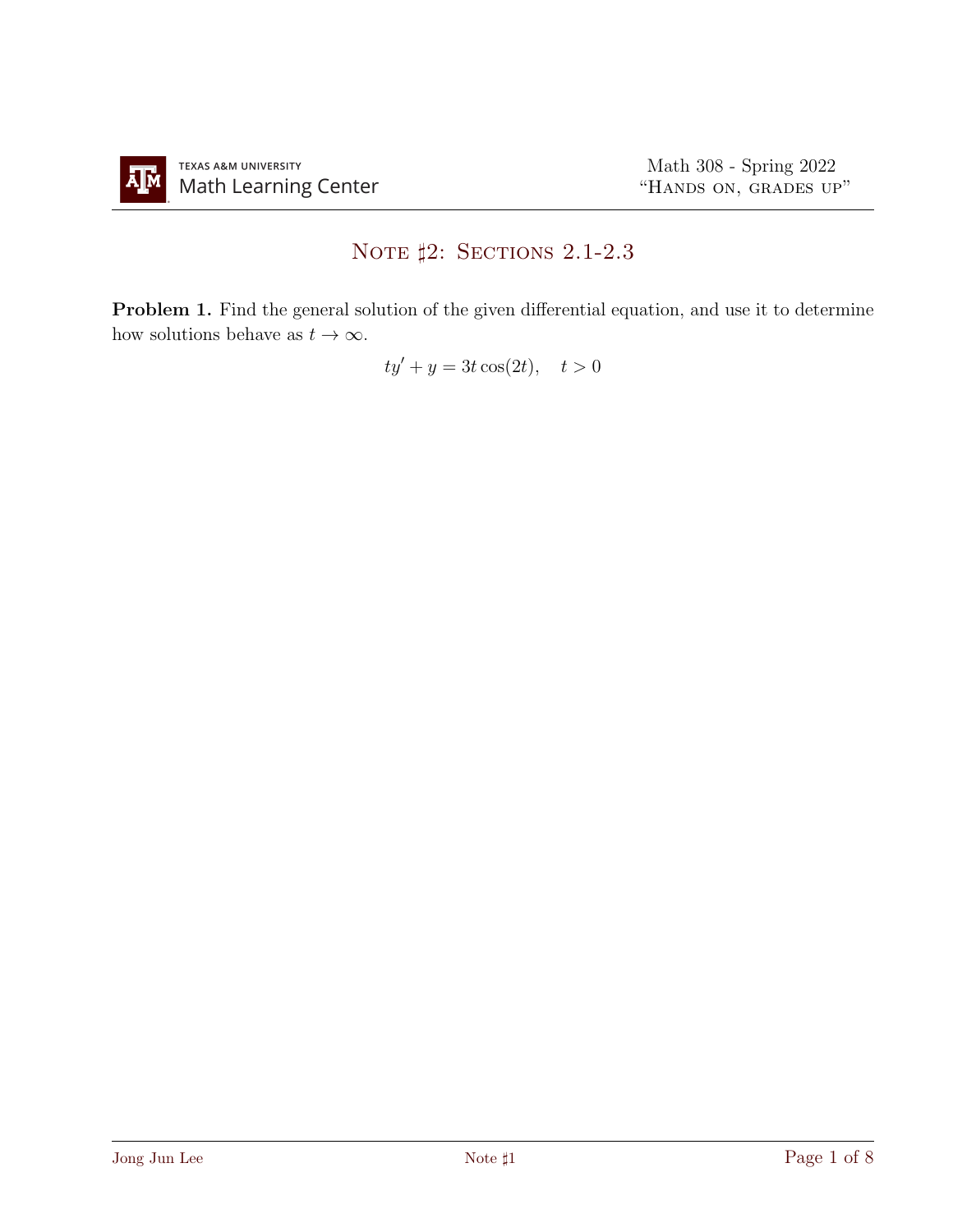Problem 2. Find the solution of the given initial value problem.

$$
ty' + (t+1)y = t
$$
,  $y(\ln 2) = 1$ ,  $t > 0$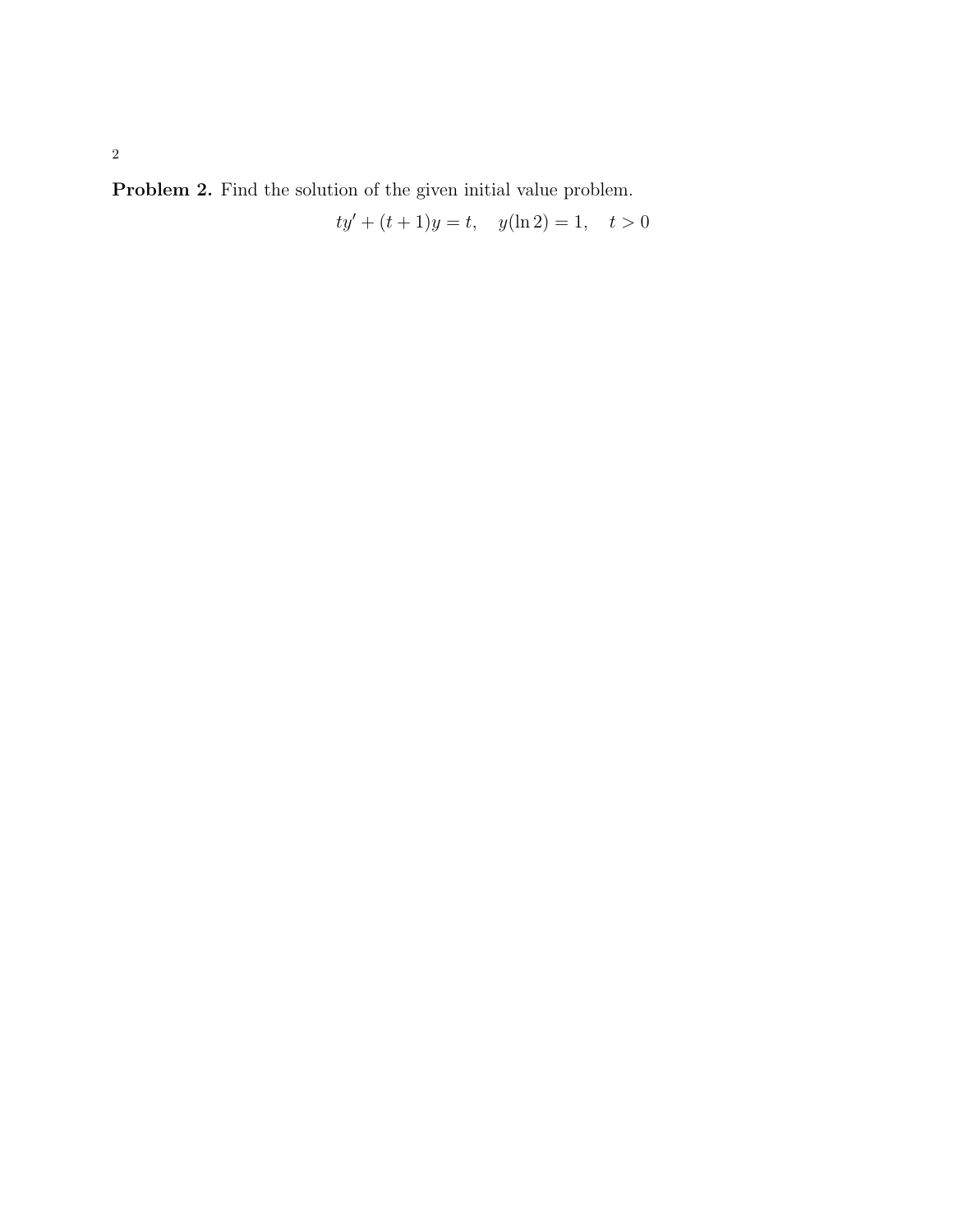Problem 3. Solve the given differential equation (express the solution in implicit form).

$$
\frac{dy}{dx} = \frac{x - e^{-x}}{y + e^y}
$$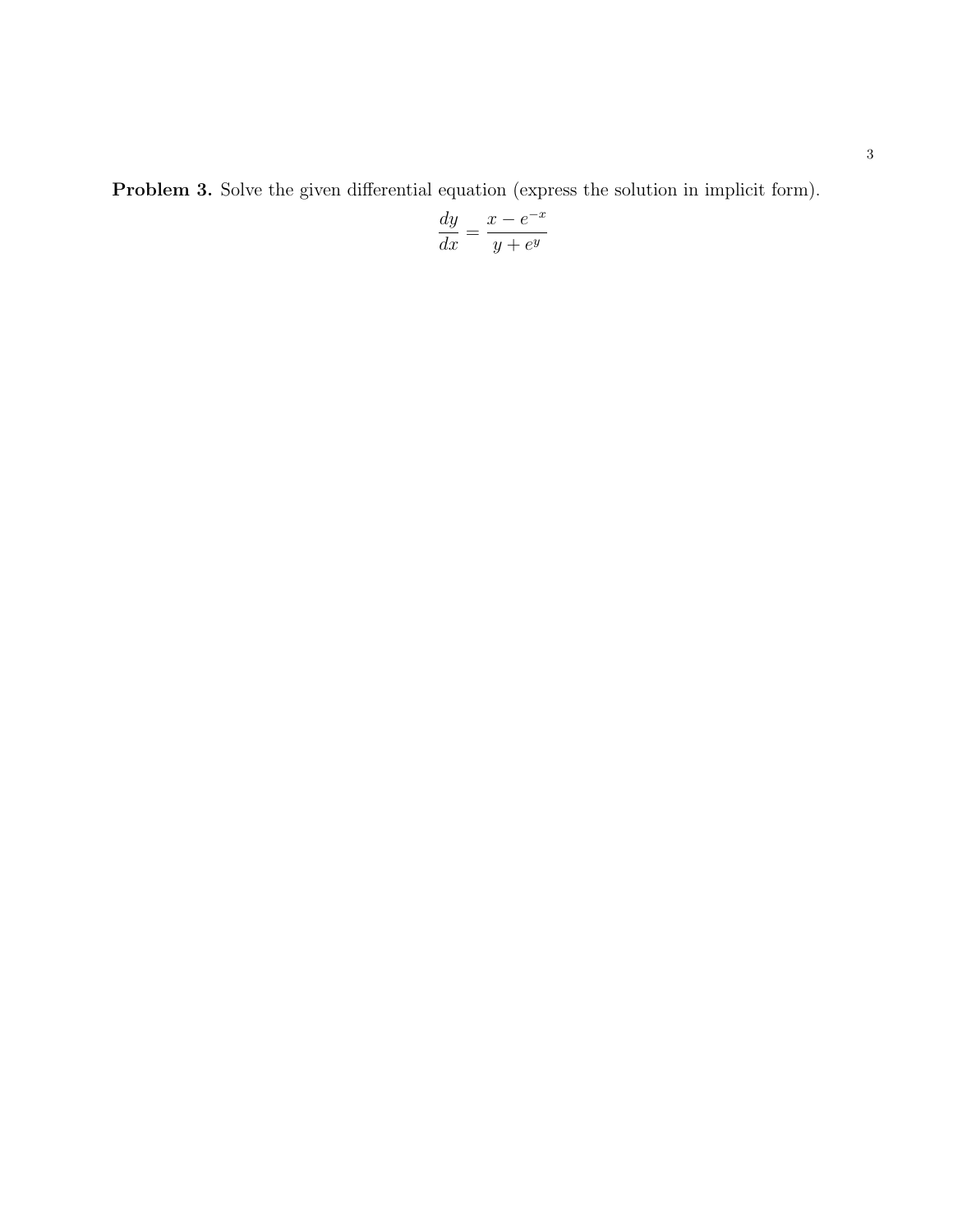Problem 4. Find the solution of the given initial value problem in explicit form.

$$
y' = (3x^2 - e^x)/(2y - 5), \quad y(0) = 1
$$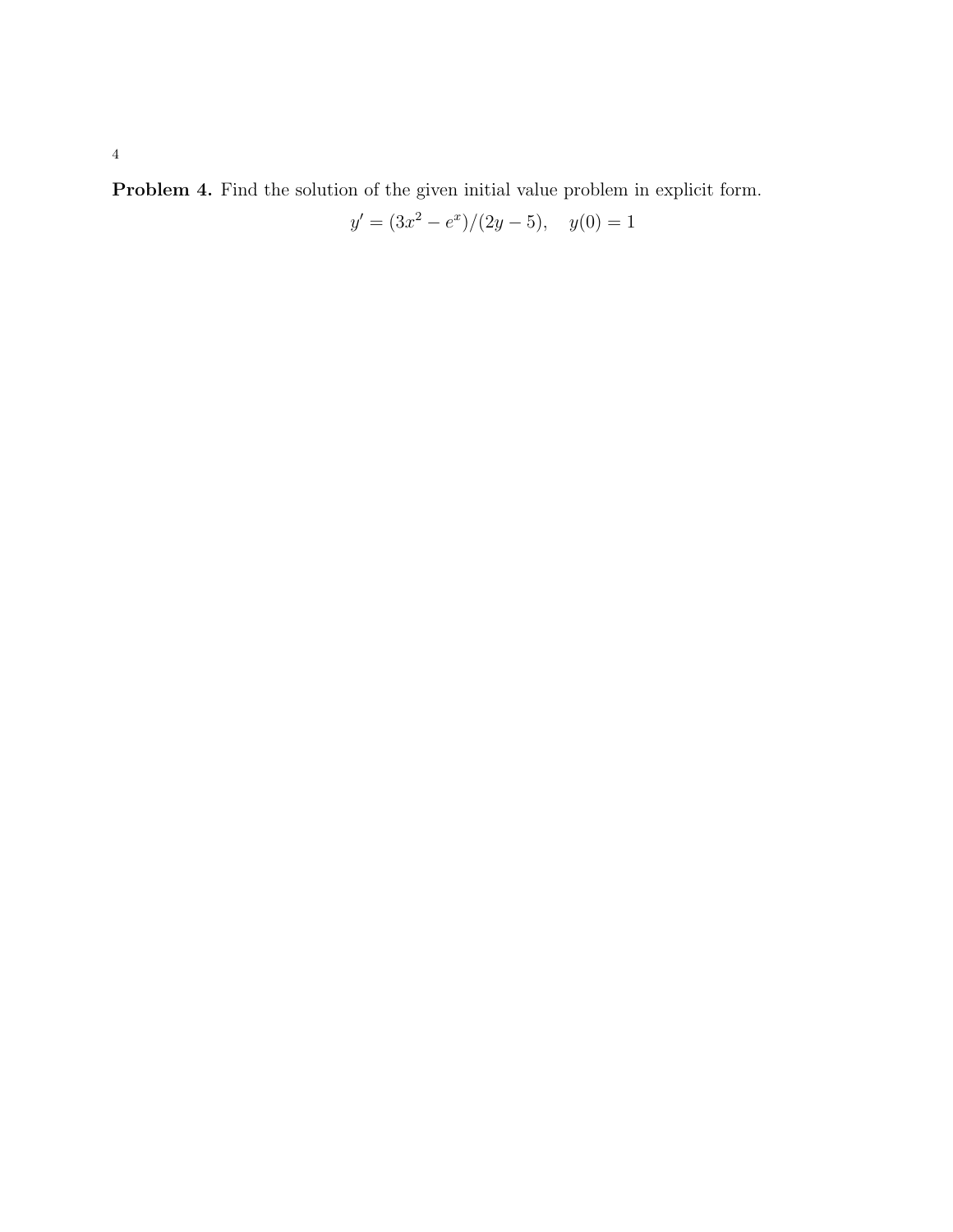Problem 5. a. Find the solution of the given initial value problem in explicit form.

b. Determine (at least approximately) the interval in which the solution is defined.

$$
y' = 2y^2 + xy^2, \quad y(0) = 1.
$$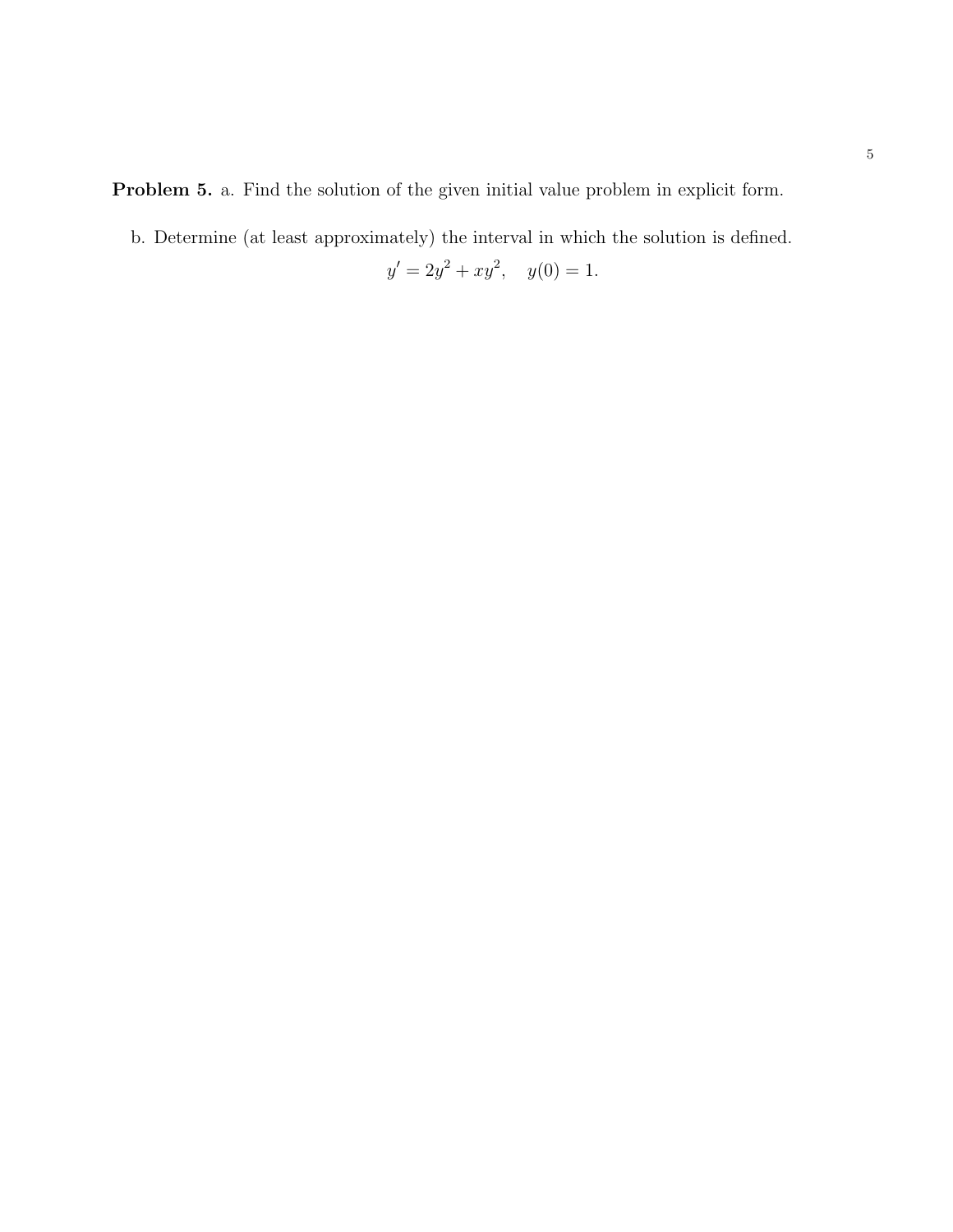6

Problem 6. Consider a tank used in certain hydrodynamic experiments. After one experiment the tank contains 200 L of a dye solution with a concentration of 1  $g/L$ . To prepare for the next experiment, the tank is to be rinsed with fresh water flowing in at a rate of 2 L/min, the well-stirred solution flowing out at the same rate. Find the time that will elapse before the concentration of dye in the tank reaches 1% of its original value.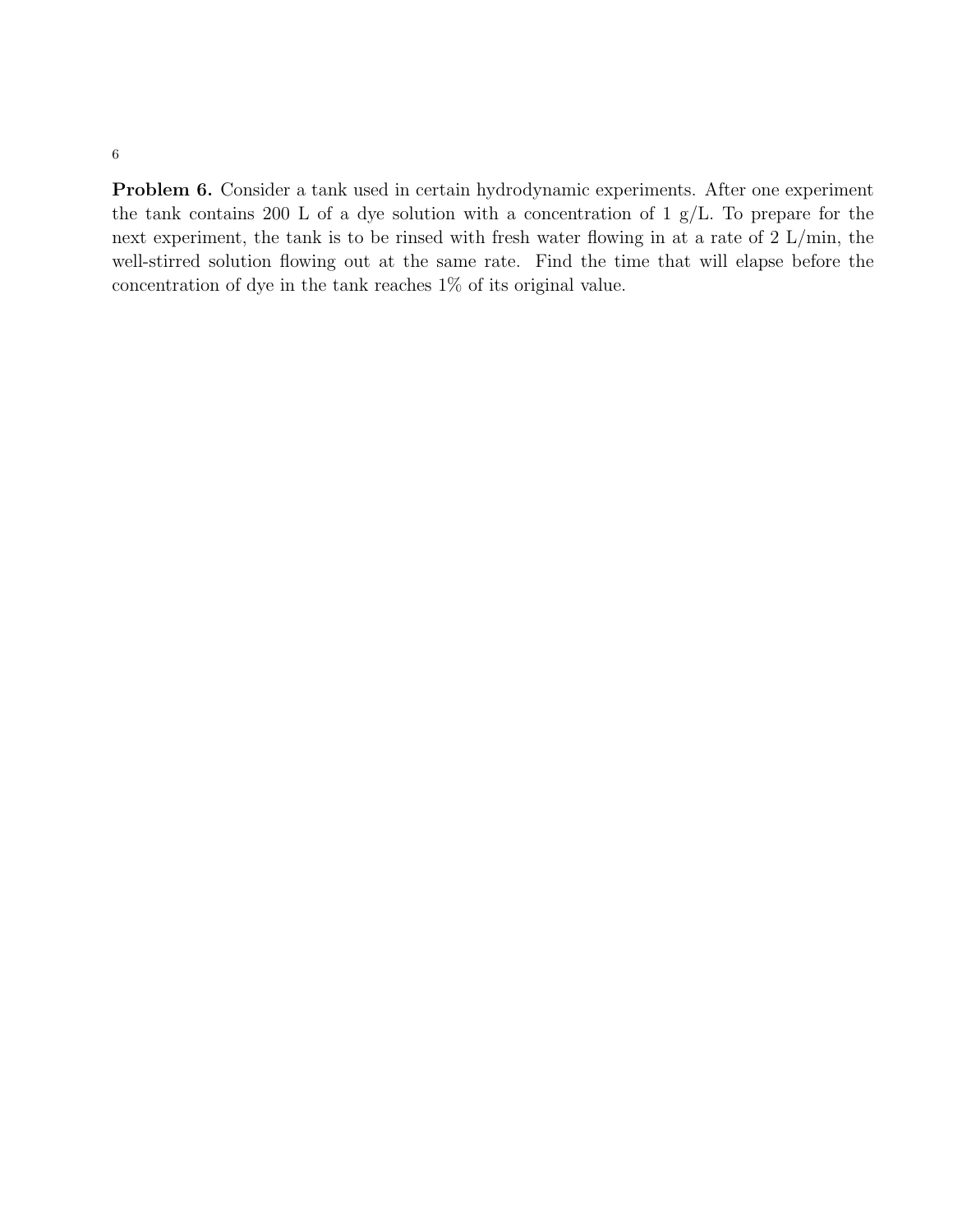**Problem 7.** Suppose that a sum  $S_0$  is invested at an annual rate of return r compounded continuously.

- a. Find the time  $T$  required for the original sum to double in value as a function of  $r$ .
- b. Determine T if  $r = 7\%$ .
- c. Find the return rate that must be achieved if the initial investment is to double in 8 years.